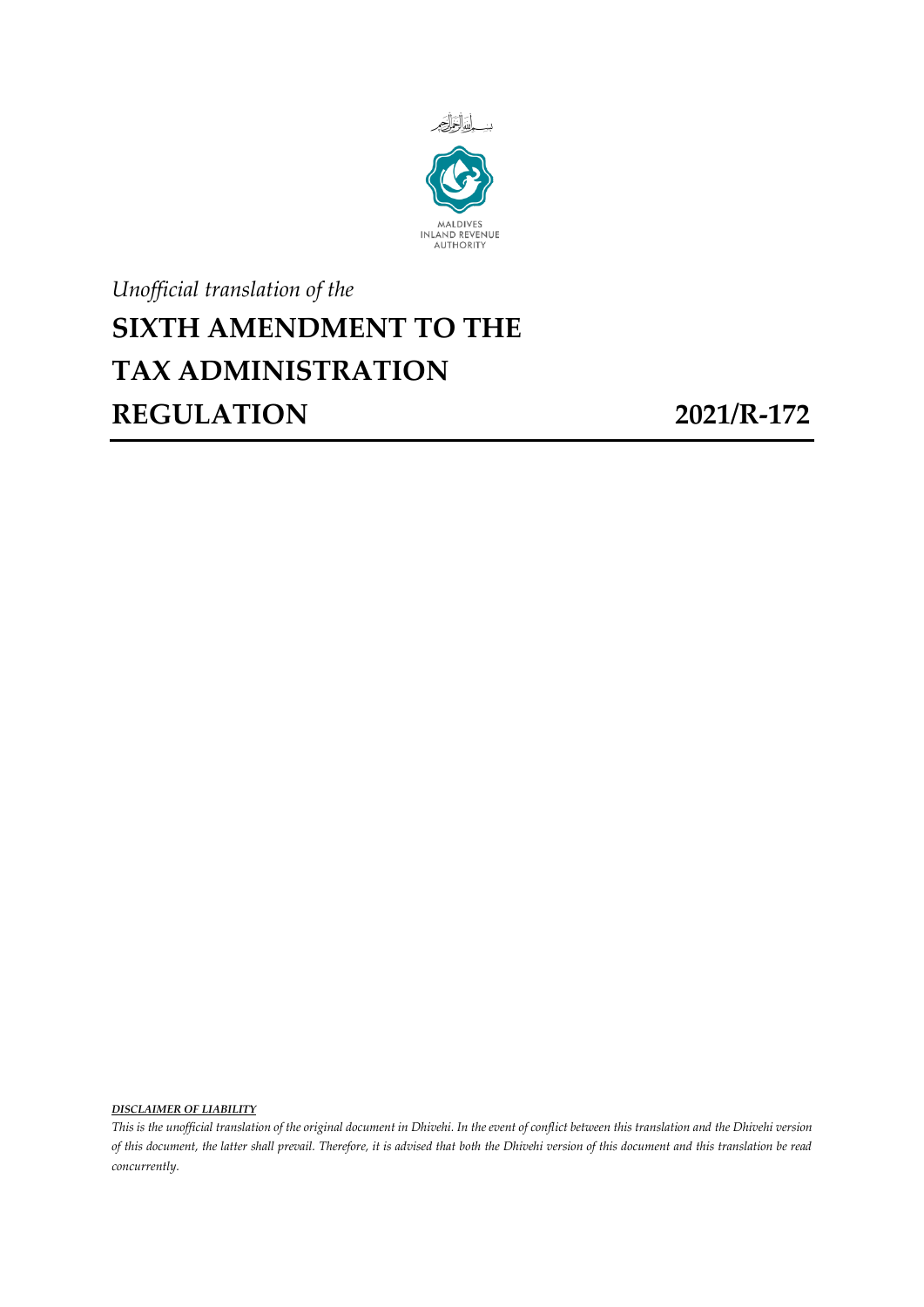## **SIXTH AMENDMENT TO THE TAX ADMINISTRATION REGULATION**

The Tax Administration Regulation (Regulation Number 2013/R-45) shall be amended as follows:

- **1.** Amend Section 3 of the aforementioned Regulation as follows:
	- **Registration** 3. Where MIRA believes that a person is required to be registered under a tax act or regulation based on information received under Section 21(b) of the Act or otherwise, the Commissioner General may, at his discretion, register that person with MIRA under the relevant act or regulation, and notify the person of such registration.
- **2.** Amend Section 4 of the aforementioned Regulation as follows:

| Responsible<br>person | 4. | (a) | Where the person applying for registration under a tax<br>act or regulation is not an individual, such person shall<br>appoint a responsible person pursuant to Section 22 of<br>the Act.                      |
|-----------------------|----|-----|----------------------------------------------------------------------------------------------------------------------------------------------------------------------------------------------------------------|
|                       |    | (b) | Where a responsible person is not appointed by a<br>company or partnership pursuant to subsection (a), the<br>responsible person of that company or partnership<br>shall be deemed to be:                      |
|                       |    |     | (1)<br>In the case of a company, the managing<br>director of the company;                                                                                                                                      |
|                       |    |     | (2)<br>In the case of a partnership, the managing<br>partner of the partnership.                                                                                                                               |
|                       |    | (c) | Where the person applying for registration under a tax<br>act or regulation is an individual, then the person shall<br>have the discretion to appoint a responsible person at<br>the time of such application. |
|                       |    | (d) | The responsible person shall cooperate with MIRA and<br>shall fully comply with the person's obligations stated                                                                                                |

in the tax acts and regulations.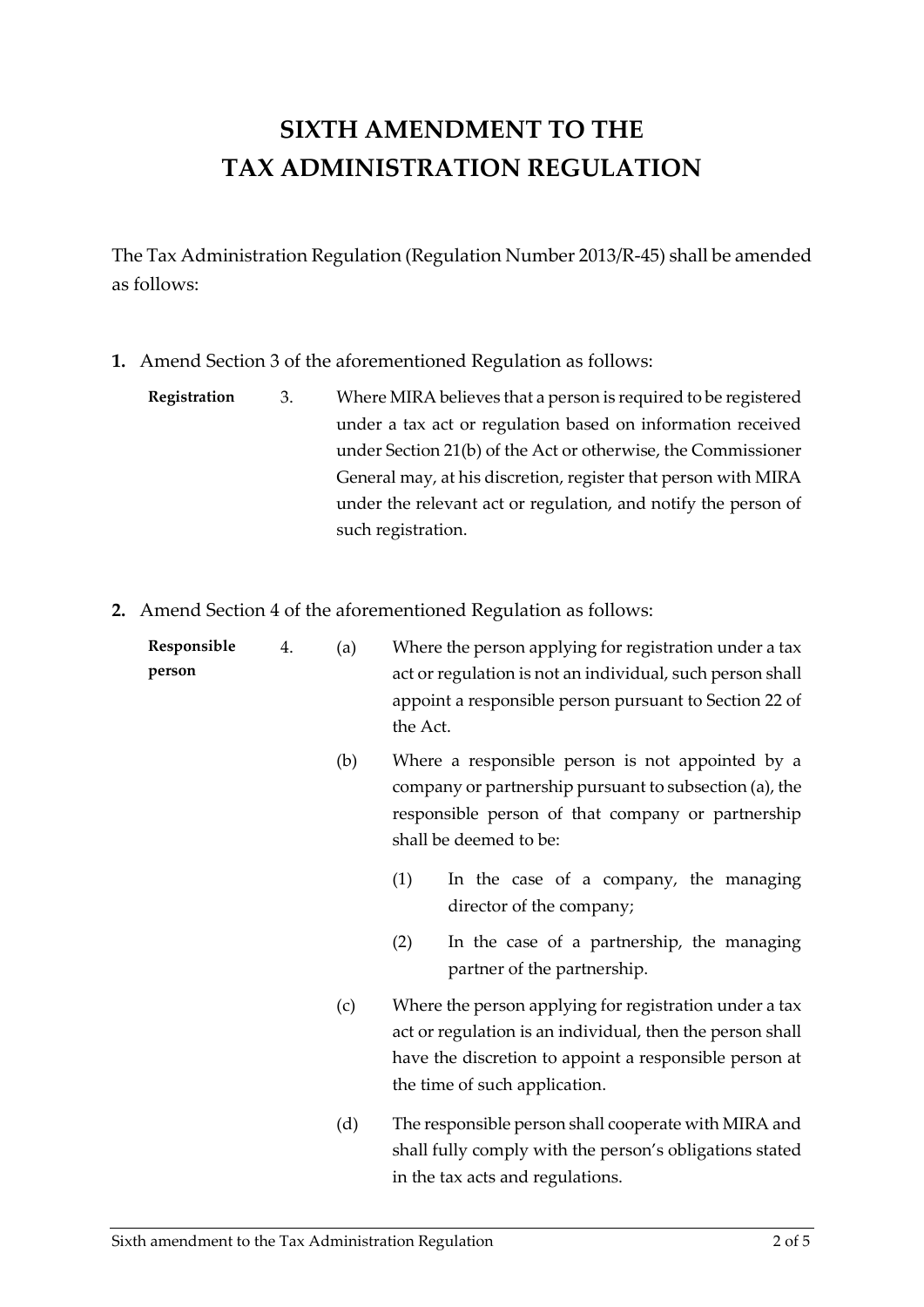**3.** Amend Section 6 of the aforementioned Regulation as follows:

| Change of   | 6. | Upon the occurrence of one of the following events, the taxpayer   |
|-------------|----|--------------------------------------------------------------------|
| information |    | or the responsible person of the taxpayer shall notify MIRA within |
|             |    | 15 (fifteen) days from the occurrence of that event.               |

- (a) Commencement of an additional business activity by the taxpayer;
- (b) Change of any information provided to MIRA relating to the taxpayer or a business activity conducted by the taxpayer;
- (c) Change of the responsible person appointed by the taxpayer or any information relating to the responsible person.
- **4.** Amend Section 7 of the aforementioned Regulation as follows:

**Penalty for the offence of nonregistration** 7. (a) Where a person required to register under a tax act or regulation fails to register, that person shall be subject to a penalty of MVR 50 (Fifty Rufiyaa) for each day of delay, under Section 65(b)(2) of the Act. The criminal penalty for such offence shall be house arrest of the offender for a period of between 1 (one) and 6 (six) months.

- (b) The total amount of the penalty imposed under subsection (a) shall not exceed MVR 5,000 (Five Thousand Rufiyaa).
- **5.** Amend Section 11(a) of the aforementioned Regulation as follows:

| Sending and   | 11. | (a) | Documents submitted to MIRA through email by         |
|---------------|-----|-----|------------------------------------------------------|
| receiving     |     |     | persons registered with MIRA under a tax act or      |
| documents via |     |     | regulation, shall be emailed from the person's email |
| email         |     |     | address registered with MIRA.                        |

- **6.** Insert a subsection after Section 23(a)(15) of the aforementioned Regulation as follows:
	- 23. (a) (16) Information available on commercial databases.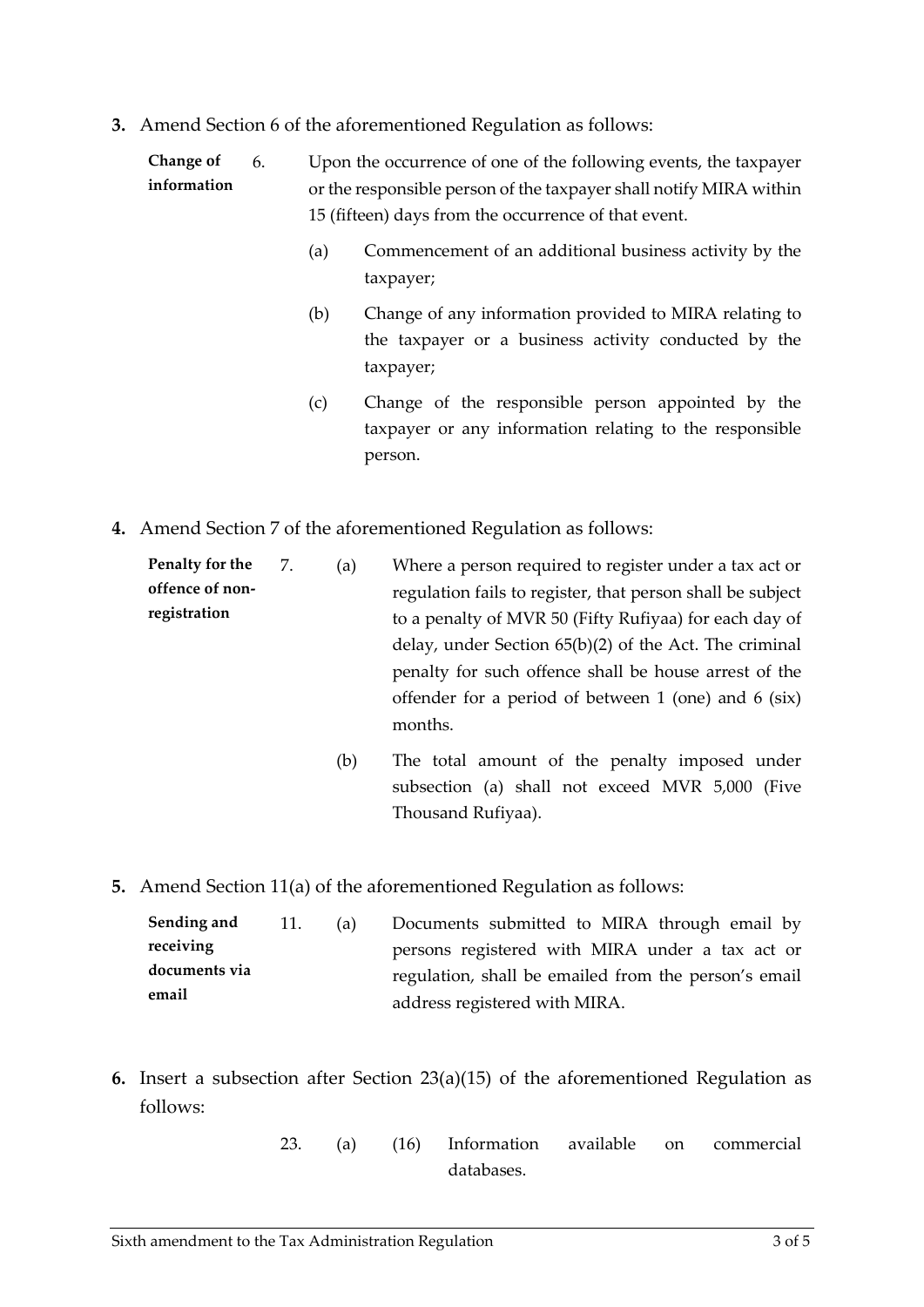- **7.** Insert a subsection after Section 23(b-2) of the aforementioned Regulation as follows:
	- 23. (b-3) For the purpose of determining the amount of tax required to be paid under Section 39(a) of the Act, the arm's length price of a controlled transaction entered into between associated parties may be determined using the transfer pricing methods specified in Section 8(e) of the Transfer Pricing Regulation (Regulation number 2020/R-43).
- **8.** Repeal Section 25 of the aforementioned Regulation:

**Changes to the amount determined by MIRA** 25. *(Repealed).*

**9.** Amend Section 36 of the aforementioned Regulation as follows:

| Amending the    | 36. | Based on the objection raised in accordance with this Chapter, |  |
|-----------------|-----|----------------------------------------------------------------|--|
| decision of the |     | the decision of the Commissioner General or the decision of    |  |
| Commissioner    |     | MIRA may be amended in part or in full, or it may be affirmed  |  |
| General or the  |     | as correct.                                                    |  |
| decision of     |     |                                                                |  |
| <b>MIRA</b>     |     |                                                                |  |

**10.** Insert a section after Section 71 of the aforementioned Regulation as follows:

| Computation of 71-1. |  | (a) | Unless specified otherwise in the Act or this            |
|----------------------|--|-----|----------------------------------------------------------|
| the periods          |  |     | Regulation, public holidays and Government               |
|                      |  |     | holidays shall not be included in computing the          |
|                      |  |     | periods specified in days in the Act or this Regulation. |
|                      |  | (b) | Unless specified otherwise in that policy, public        |
|                      |  |     | holidays and Government holidays shall not be            |
|                      |  |     | included in computing the periods specified in a         |
|                      |  |     | policy formulated by MIRA.                               |
|                      |  | (c) | Notwithstanding subsection (a), public holidays and      |
|                      |  |     | Government holidays shall be included in computing       |
|                      |  |     | the period specified in Section 43(a) of the Act.        |
|                      |  |     | However, where the last day of that period falls on a    |